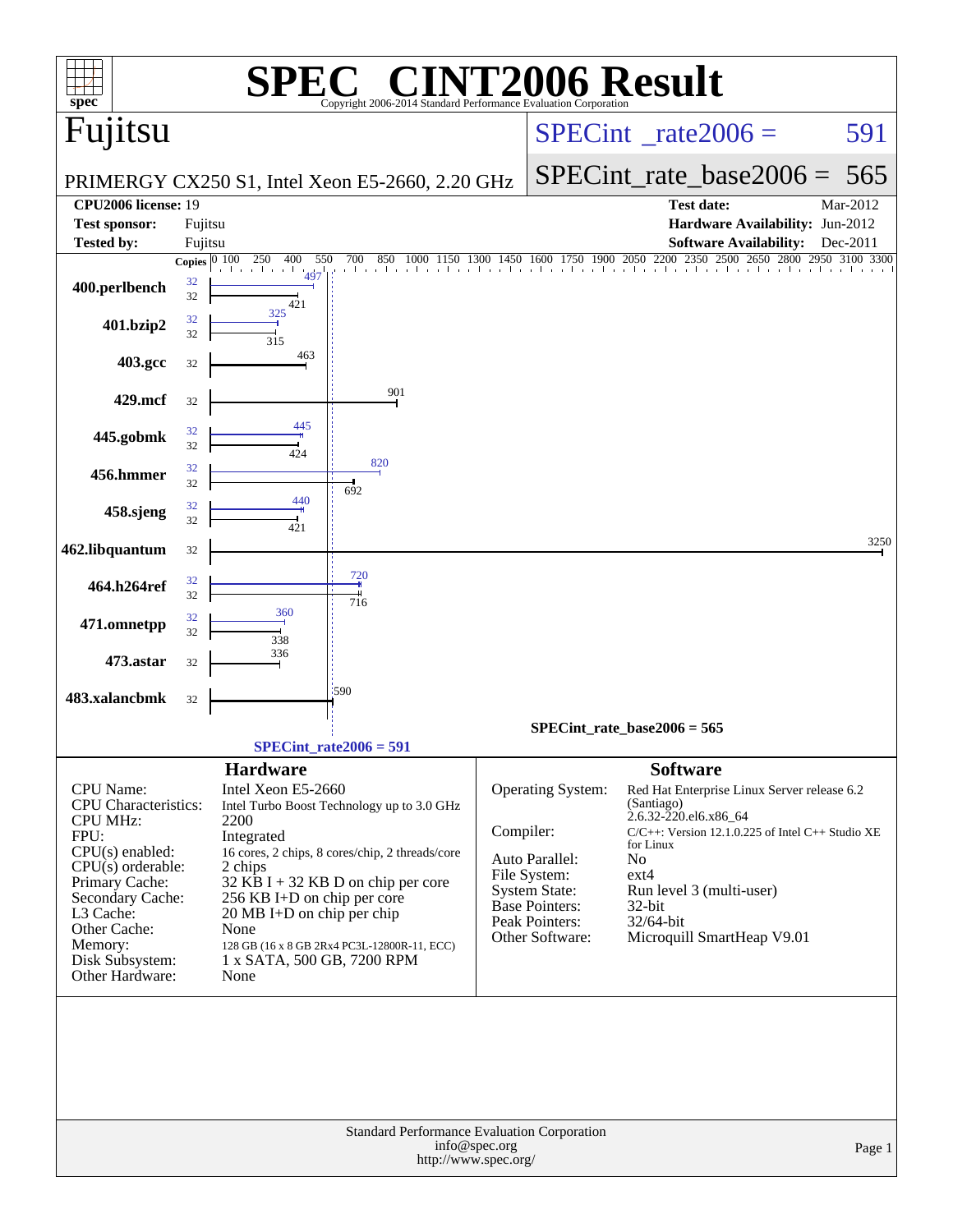

#### Fujitsu

#### SPECint rate $2006 = 591$

PRIMERGY CX250 S1, Intel Xeon E5-2660, 2.20 GHz

[SPECint\\_rate\\_base2006 =](http://www.spec.org/auto/cpu2006/Docs/result-fields.html#SPECintratebase2006) 565

**[CPU2006 license:](http://www.spec.org/auto/cpu2006/Docs/result-fields.html#CPU2006license)** 19 **[Test date:](http://www.spec.org/auto/cpu2006/Docs/result-fields.html#Testdate)** Mar-2012

**[Test sponsor:](http://www.spec.org/auto/cpu2006/Docs/result-fields.html#Testsponsor)** Fujitsu **[Hardware Availability:](http://www.spec.org/auto/cpu2006/Docs/result-fields.html#HardwareAvailability)** Jun-2012 **[Tested by:](http://www.spec.org/auto/cpu2006/Docs/result-fields.html#Testedby)** Fujitsu **[Software Availability:](http://www.spec.org/auto/cpu2006/Docs/result-fields.html#SoftwareAvailability)** Dec-2011

#### **[Results Table](http://www.spec.org/auto/cpu2006/Docs/result-fields.html#ResultsTable)**

|                                                                                                          | <b>Base</b>   |                |            |                |            | <b>Peak</b>    |            |               |                |              |                |              |                |              |
|----------------------------------------------------------------------------------------------------------|---------------|----------------|------------|----------------|------------|----------------|------------|---------------|----------------|--------------|----------------|--------------|----------------|--------------|
| <b>Benchmark</b>                                                                                         | <b>Copies</b> | <b>Seconds</b> | Ratio      | <b>Seconds</b> | Ratio      | <b>Seconds</b> | Ratio      | <b>Copies</b> | <b>Seconds</b> | <b>Ratio</b> | <b>Seconds</b> | <b>Ratio</b> | <b>Seconds</b> | <b>Ratio</b> |
| 400.perlbench                                                                                            | 32            | 743            | 421        | 741            | 422        | 742            | 421        | 32            | 630            | 496          | 626            | 499          | 629            | 497          |
| 401.bzip2                                                                                                | 32            | 979            | 315        | 980            | <u>315</u> | 982            | 315        | 32            | 951            | 325          | 949            | 325          | 949            | 325          |
| $403.\mathrm{gcc}$                                                                                       | 32            | 555            | 464        | 556            | 463        | 556            | 463        | 32            | 555            | 464          | 556            | 463          | 556            | 463          |
| $429$ .mcf                                                                                               | 32            | 324            | 901        | 325            | 899        | 324            | 902        | 32            | 324            | 901          | 325            | 899          | 324            | 902          |
| $445$ .gobmk                                                                                             | 32            | 795            | 422        | 791            | 424        | 788            | 426        | 32            | 754            | 445          | 776            | 433          | 754            | 445          |
| 456.hmmer                                                                                                | 32            | 434            | 687        | 429            | 696        | 432            | 692        | 32            | 364            | 821          | 364            | 819          | 364            | 820          |
| $458$ .sjeng                                                                                             | 32            | 923            | 420        | 920            | 421        | 920            | 421        | 32            | 883            | 439          | 858            | 451          | 881            | 440          |
| 462.libquantum                                                                                           | 32            | 204            | 3250       | 204            | 3250       | 204            | 3250       | 32            | 204            | 3250         | 204            | 3250         | 204            | 3250         |
| 464.h264ref                                                                                              | 32            | 991            | 714        | 989            | <b>716</b> | 972            | 728        | 32            | 972            | 729          | 983            | 720          | 989            | 716          |
| 471.omnetpp                                                                                              | 32            | 591            | <b>338</b> | 592            | 338        | 590            | 339        | 32            | 556            | 360          | 557            | 359          | 555            | 360          |
| 473.astar                                                                                                | 32            | 669            | <b>336</b> | 670            | 335        | 669            | 336        | 32            | 669            | 336          | 670            | 335          | 669            | 336          |
| 483.xalancbmk                                                                                            | 32            | 374            | 590        | 372            | 594        | 374            | <b>590</b> | 32            | 374            | 590          | 372            | 594          | 374            | 590          |
| Results appear in the order in which they were run. Bold underlined text indicates a median measurement. |               |                |            |                |            |                |            |               |                |              |                |              |                |              |

#### **[Submit Notes](http://www.spec.org/auto/cpu2006/Docs/result-fields.html#SubmitNotes)**

 The numactl mechanism was used to bind copies to processors. The config file option 'submit' was used to generate numactl commands to bind each copy to a specific processor. For details, please see the config file.

#### **[Operating System Notes](http://www.spec.org/auto/cpu2006/Docs/result-fields.html#OperatingSystemNotes)**

 Stack size set to unlimited using "ulimit -s unlimited" Transparent Huge Pages enabled with: echo always > /sys/kernel/mm/redhat\_transparent\_hugepage/enabled runspec command invoked through numactl i.e.: numactl --interleave=all runspec <etc>

#### **[General Notes](http://www.spec.org/auto/cpu2006/Docs/result-fields.html#GeneralNotes)**

Environment variables set by runspec before the start of the run: LD\_LIBRARY\_PATH = "/SPECcpu2006/libs/32:/SPECcpu2006/libs/64"

 Binaries compiled on a system with 1x Core i7-860 CPU + 8GB memory using RHEL5.5 This result was measured on the PRIMERGY CX250 S1. The PRIMERGY CX250 S1 and the PRIMERGY CX270 S1 are electronically equivalent. For information about Fujitsu please visit: <http://www.fujitsu.com>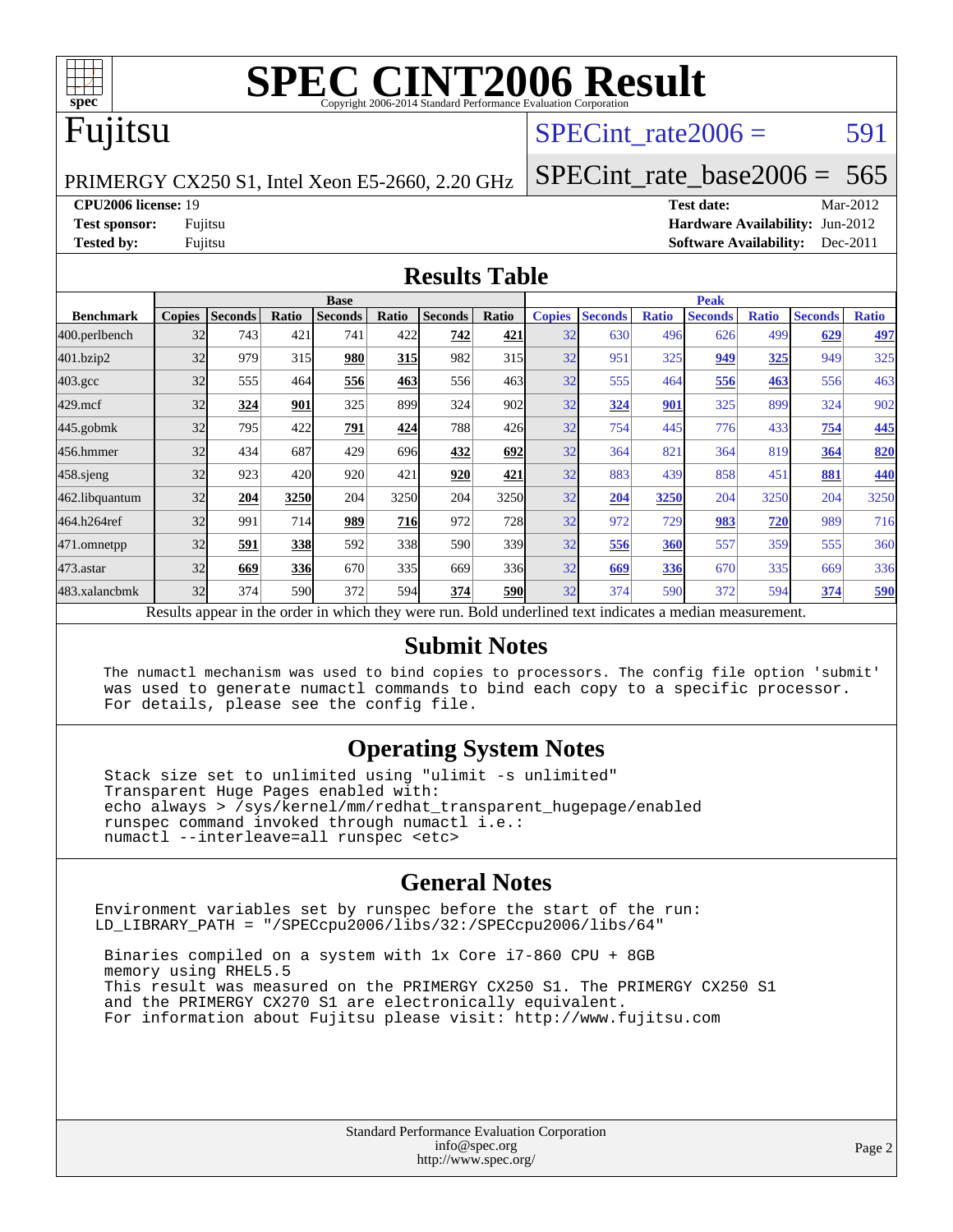

## Fujitsu

SPECint rate $2006 = 591$ 

[SPECint\\_rate\\_base2006 =](http://www.spec.org/auto/cpu2006/Docs/result-fields.html#SPECintratebase2006)  $565$ 

PRIMERGY CX250 S1, Intel Xeon E5-2660, 2.20 GHz

**[CPU2006 license:](http://www.spec.org/auto/cpu2006/Docs/result-fields.html#CPU2006license)** 19 **[Test date:](http://www.spec.org/auto/cpu2006/Docs/result-fields.html#Testdate)** Mar-2012 **[Test sponsor:](http://www.spec.org/auto/cpu2006/Docs/result-fields.html#Testsponsor)** Fujitsu **[Hardware Availability:](http://www.spec.org/auto/cpu2006/Docs/result-fields.html#HardwareAvailability)** Jun-2012 **[Tested by:](http://www.spec.org/auto/cpu2006/Docs/result-fields.html#Testedby)** Fujitsu **Fugital Example 2011 [Software Availability:](http://www.spec.org/auto/cpu2006/Docs/result-fields.html#SoftwareAvailability)** Dec-2011

#### **[Base Compiler Invocation](http://www.spec.org/auto/cpu2006/Docs/result-fields.html#BaseCompilerInvocation)**

[C benchmarks](http://www.spec.org/auto/cpu2006/Docs/result-fields.html#Cbenchmarks):  $\text{icc}$   $-\text{m32}$ 

[C++ benchmarks:](http://www.spec.org/auto/cpu2006/Docs/result-fields.html#CXXbenchmarks) [icpc -m32](http://www.spec.org/cpu2006/results/res2012q3/cpu2006-20120605-22827.flags.html#user_CXXbase_intel_icpc_4e5a5ef1a53fd332b3c49e69c3330699)

#### **[Base Portability Flags](http://www.spec.org/auto/cpu2006/Docs/result-fields.html#BasePortabilityFlags)**

 400.perlbench: [-DSPEC\\_CPU\\_LINUX\\_IA32](http://www.spec.org/cpu2006/results/res2012q3/cpu2006-20120605-22827.flags.html#b400.perlbench_baseCPORTABILITY_DSPEC_CPU_LINUX_IA32) 462.libquantum: [-DSPEC\\_CPU\\_LINUX](http://www.spec.org/cpu2006/results/res2012q3/cpu2006-20120605-22827.flags.html#b462.libquantum_baseCPORTABILITY_DSPEC_CPU_LINUX) 483.xalancbmk: [-DSPEC\\_CPU\\_LINUX](http://www.spec.org/cpu2006/results/res2012q3/cpu2006-20120605-22827.flags.html#b483.xalancbmk_baseCXXPORTABILITY_DSPEC_CPU_LINUX)

#### **[Base Optimization Flags](http://www.spec.org/auto/cpu2006/Docs/result-fields.html#BaseOptimizationFlags)**

[C benchmarks](http://www.spec.org/auto/cpu2006/Docs/result-fields.html#Cbenchmarks):

[-xSSE4.2](http://www.spec.org/cpu2006/results/res2012q3/cpu2006-20120605-22827.flags.html#user_CCbase_f-xSSE42_f91528193cf0b216347adb8b939d4107) [-ipo](http://www.spec.org/cpu2006/results/res2012q3/cpu2006-20120605-22827.flags.html#user_CCbase_f-ipo) [-O3](http://www.spec.org/cpu2006/results/res2012q3/cpu2006-20120605-22827.flags.html#user_CCbase_f-O3) [-no-prec-div](http://www.spec.org/cpu2006/results/res2012q3/cpu2006-20120605-22827.flags.html#user_CCbase_f-no-prec-div) [-opt-prefetch](http://www.spec.org/cpu2006/results/res2012q3/cpu2006-20120605-22827.flags.html#user_CCbase_f-opt-prefetch) [-opt-mem-layout-trans=3](http://www.spec.org/cpu2006/results/res2012q3/cpu2006-20120605-22827.flags.html#user_CCbase_f-opt-mem-layout-trans_a7b82ad4bd7abf52556d4961a2ae94d5)

[C++ benchmarks:](http://www.spec.org/auto/cpu2006/Docs/result-fields.html#CXXbenchmarks)

[-xSSE4.2](http://www.spec.org/cpu2006/results/res2012q3/cpu2006-20120605-22827.flags.html#user_CXXbase_f-xSSE42_f91528193cf0b216347adb8b939d4107) [-ipo](http://www.spec.org/cpu2006/results/res2012q3/cpu2006-20120605-22827.flags.html#user_CXXbase_f-ipo) [-O3](http://www.spec.org/cpu2006/results/res2012q3/cpu2006-20120605-22827.flags.html#user_CXXbase_f-O3) [-no-prec-div](http://www.spec.org/cpu2006/results/res2012q3/cpu2006-20120605-22827.flags.html#user_CXXbase_f-no-prec-div) [-opt-prefetch](http://www.spec.org/cpu2006/results/res2012q3/cpu2006-20120605-22827.flags.html#user_CXXbase_f-opt-prefetch) [-opt-mem-layout-trans=3](http://www.spec.org/cpu2006/results/res2012q3/cpu2006-20120605-22827.flags.html#user_CXXbase_f-opt-mem-layout-trans_a7b82ad4bd7abf52556d4961a2ae94d5) [-Wl,-z,muldefs](http://www.spec.org/cpu2006/results/res2012q3/cpu2006-20120605-22827.flags.html#user_CXXbase_link_force_multiple1_74079c344b956b9658436fd1b6dd3a8a) [-L/smartheap -lsmartheap](http://www.spec.org/cpu2006/results/res2012q3/cpu2006-20120605-22827.flags.html#user_CXXbase_SmartHeap_7c9e394a5779e1a7fec7c221e123830c)

#### **[Base Other Flags](http://www.spec.org/auto/cpu2006/Docs/result-fields.html#BaseOtherFlags)**

[C benchmarks](http://www.spec.org/auto/cpu2006/Docs/result-fields.html#Cbenchmarks):

403.gcc: [-Dalloca=\\_alloca](http://www.spec.org/cpu2006/results/res2012q3/cpu2006-20120605-22827.flags.html#b403.gcc_baseEXTRA_CFLAGS_Dalloca_be3056838c12de2578596ca5467af7f3)

#### **[Peak Compiler Invocation](http://www.spec.org/auto/cpu2006/Docs/result-fields.html#PeakCompilerInvocation)**

[C benchmarks \(except as noted below\)](http://www.spec.org/auto/cpu2006/Docs/result-fields.html#Cbenchmarksexceptasnotedbelow): [icc -m32](http://www.spec.org/cpu2006/results/res2012q3/cpu2006-20120605-22827.flags.html#user_CCpeak_intel_icc_5ff4a39e364c98233615fdd38438c6f2) 400.perlbench: [icc -m64](http://www.spec.org/cpu2006/results/res2012q3/cpu2006-20120605-22827.flags.html#user_peakCCLD400_perlbench_intel_icc_64bit_bda6cc9af1fdbb0edc3795bac97ada53) 401.bzip2: [icc -m64](http://www.spec.org/cpu2006/results/res2012q3/cpu2006-20120605-22827.flags.html#user_peakCCLD401_bzip2_intel_icc_64bit_bda6cc9af1fdbb0edc3795bac97ada53)

456.hmmer: [icc -m64](http://www.spec.org/cpu2006/results/res2012q3/cpu2006-20120605-22827.flags.html#user_peakCCLD456_hmmer_intel_icc_64bit_bda6cc9af1fdbb0edc3795bac97ada53)

458.sjeng: [icc -m64](http://www.spec.org/cpu2006/results/res2012q3/cpu2006-20120605-22827.flags.html#user_peakCCLD458_sjeng_intel_icc_64bit_bda6cc9af1fdbb0edc3795bac97ada53)

```
C++ benchmarks: 
icpc -m32
```
Standard Performance Evaluation Corporation [info@spec.org](mailto:info@spec.org) <http://www.spec.org/>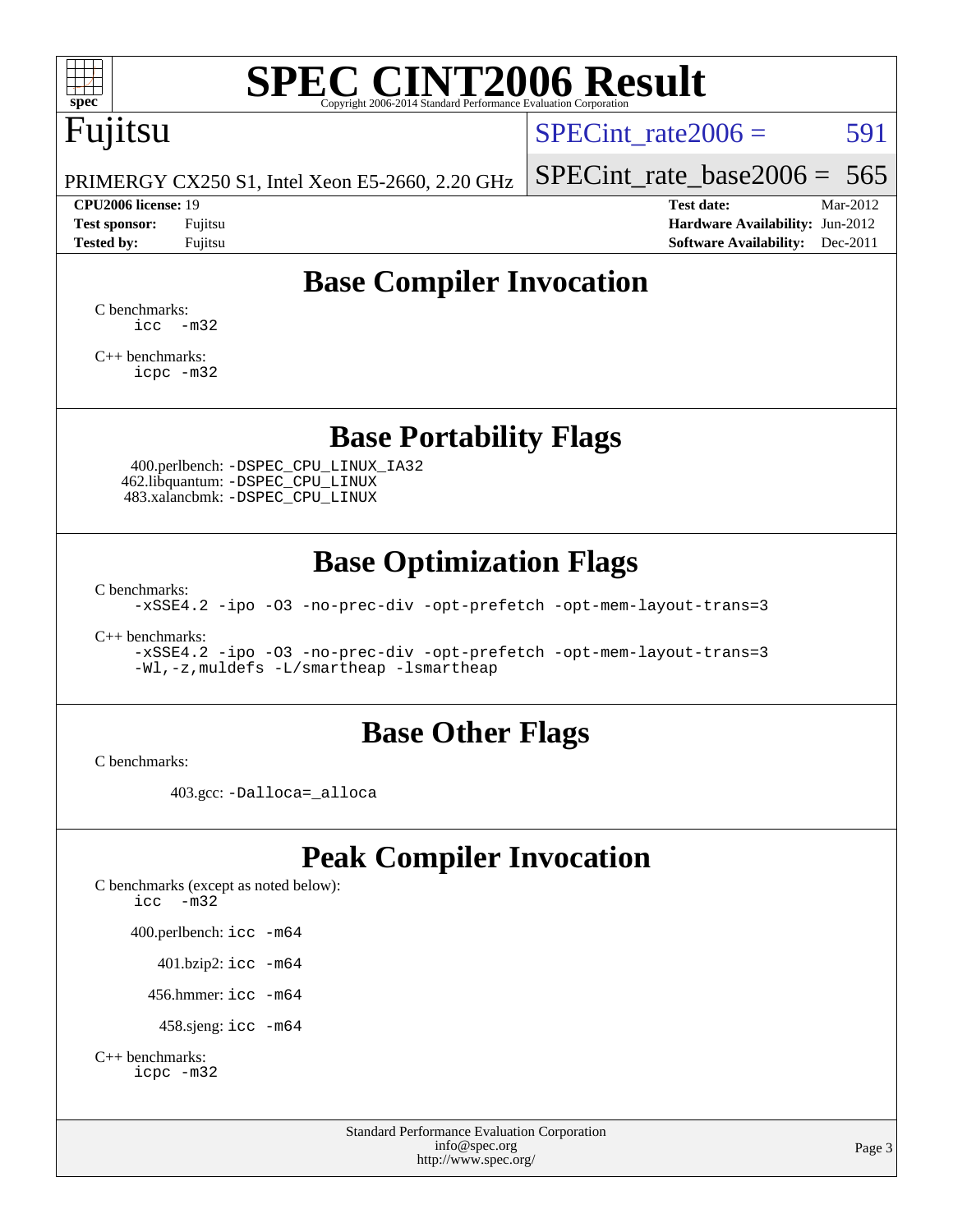

### Fujitsu

SPECint rate $2006 = 591$ 

PRIMERGY CX250 S1, Intel Xeon E5-2660, 2.20 GHz

**[CPU2006 license:](http://www.spec.org/auto/cpu2006/Docs/result-fields.html#CPU2006license)** 19 **[Test date:](http://www.spec.org/auto/cpu2006/Docs/result-fields.html#Testdate)** Mar-2012

SPECint rate base  $2006 = 565$ 

**[Test sponsor:](http://www.spec.org/auto/cpu2006/Docs/result-fields.html#Testsponsor)** Fujitsu **[Hardware Availability:](http://www.spec.org/auto/cpu2006/Docs/result-fields.html#HardwareAvailability)** Jun-2012 **[Tested by:](http://www.spec.org/auto/cpu2006/Docs/result-fields.html#Testedby)** Fujitsu **Fugital Example 2011 [Software Availability:](http://www.spec.org/auto/cpu2006/Docs/result-fields.html#SoftwareAvailability)** Dec-2011

#### **[Peak Portability Flags](http://www.spec.org/auto/cpu2006/Docs/result-fields.html#PeakPortabilityFlags)**

 400.perlbench: [-DSPEC\\_CPU\\_LP64](http://www.spec.org/cpu2006/results/res2012q3/cpu2006-20120605-22827.flags.html#b400.perlbench_peakCPORTABILITY_DSPEC_CPU_LP64) [-DSPEC\\_CPU\\_LINUX\\_X64](http://www.spec.org/cpu2006/results/res2012q3/cpu2006-20120605-22827.flags.html#b400.perlbench_peakCPORTABILITY_DSPEC_CPU_LINUX_X64) 401.bzip2: [-DSPEC\\_CPU\\_LP64](http://www.spec.org/cpu2006/results/res2012q3/cpu2006-20120605-22827.flags.html#suite_peakCPORTABILITY401_bzip2_DSPEC_CPU_LP64) 456.hmmer: [-DSPEC\\_CPU\\_LP64](http://www.spec.org/cpu2006/results/res2012q3/cpu2006-20120605-22827.flags.html#suite_peakCPORTABILITY456_hmmer_DSPEC_CPU_LP64) 458.sjeng: [-DSPEC\\_CPU\\_LP64](http://www.spec.org/cpu2006/results/res2012q3/cpu2006-20120605-22827.flags.html#suite_peakCPORTABILITY458_sjeng_DSPEC_CPU_LP64) 462.libquantum: [-DSPEC\\_CPU\\_LINUX](http://www.spec.org/cpu2006/results/res2012q3/cpu2006-20120605-22827.flags.html#b462.libquantum_peakCPORTABILITY_DSPEC_CPU_LINUX) 483.xalancbmk: [-DSPEC\\_CPU\\_LINUX](http://www.spec.org/cpu2006/results/res2012q3/cpu2006-20120605-22827.flags.html#b483.xalancbmk_peakCXXPORTABILITY_DSPEC_CPU_LINUX)

### **[Peak Optimization Flags](http://www.spec.org/auto/cpu2006/Docs/result-fields.html#PeakOptimizationFlags)**

[C benchmarks](http://www.spec.org/auto/cpu2006/Docs/result-fields.html#Cbenchmarks):

 400.perlbench: [-xSSE4.2](http://www.spec.org/cpu2006/results/res2012q3/cpu2006-20120605-22827.flags.html#user_peakPASS2_CFLAGSPASS2_LDCFLAGS400_perlbench_f-xSSE42_f91528193cf0b216347adb8b939d4107)(pass 2) [-prof-gen](http://www.spec.org/cpu2006/results/res2012q3/cpu2006-20120605-22827.flags.html#user_peakPASS1_CFLAGSPASS1_LDCFLAGS400_perlbench_prof_gen_e43856698f6ca7b7e442dfd80e94a8fc)(pass 1) [-ipo](http://www.spec.org/cpu2006/results/res2012q3/cpu2006-20120605-22827.flags.html#user_peakPASS2_CFLAGSPASS2_LDCFLAGS400_perlbench_f-ipo)(pass 2) [-O3](http://www.spec.org/cpu2006/results/res2012q3/cpu2006-20120605-22827.flags.html#user_peakPASS2_CFLAGSPASS2_LDCFLAGS400_perlbench_f-O3)(pass 2) [-no-prec-div](http://www.spec.org/cpu2006/results/res2012q3/cpu2006-20120605-22827.flags.html#user_peakPASS2_CFLAGSPASS2_LDCFLAGS400_perlbench_f-no-prec-div)(pass 2) [-prof-use](http://www.spec.org/cpu2006/results/res2012q3/cpu2006-20120605-22827.flags.html#user_peakPASS2_CFLAGSPASS2_LDCFLAGS400_perlbench_prof_use_bccf7792157ff70d64e32fe3e1250b55)(pass 2) [-auto-ilp32](http://www.spec.org/cpu2006/results/res2012q3/cpu2006-20120605-22827.flags.html#user_peakCOPTIMIZE400_perlbench_f-auto-ilp32)  $401.bzip2: -xSSE4.2(pass 2) -prof-qen(pass 1) -ipo(pass 2)$  $401.bzip2: -xSSE4.2(pass 2) -prof-qen(pass 1) -ipo(pass 2)$  $401.bzip2: -xSSE4.2(pass 2) -prof-qen(pass 1) -ipo(pass 2)$  $401.bzip2: -xSSE4.2(pass 2) -prof-qen(pass 1) -ipo(pass 2)$  $401.bzip2: -xSSE4.2(pass 2) -prof-qen(pass 1) -ipo(pass 2)$ [-O3](http://www.spec.org/cpu2006/results/res2012q3/cpu2006-20120605-22827.flags.html#user_peakPASS2_CFLAGSPASS2_LDCFLAGS401_bzip2_f-O3)(pass 2) [-no-prec-div](http://www.spec.org/cpu2006/results/res2012q3/cpu2006-20120605-22827.flags.html#user_peakPASS2_CFLAGSPASS2_LDCFLAGS401_bzip2_f-no-prec-div)(pass 2) [-prof-use](http://www.spec.org/cpu2006/results/res2012q3/cpu2006-20120605-22827.flags.html#user_peakPASS2_CFLAGSPASS2_LDCFLAGS401_bzip2_prof_use_bccf7792157ff70d64e32fe3e1250b55)(pass 2) [-opt-prefetch](http://www.spec.org/cpu2006/results/res2012q3/cpu2006-20120605-22827.flags.html#user_peakCOPTIMIZE401_bzip2_f-opt-prefetch) [-auto-ilp32](http://www.spec.org/cpu2006/results/res2012q3/cpu2006-20120605-22827.flags.html#user_peakCOPTIMIZE401_bzip2_f-auto-ilp32) [-ansi-alias](http://www.spec.org/cpu2006/results/res2012q3/cpu2006-20120605-22827.flags.html#user_peakCOPTIMIZE401_bzip2_f-ansi-alias)  $403.\text{sec: basepeak}$  = yes 429.mcf: basepeak = yes 445.gobmk: [-xSSE4.2](http://www.spec.org/cpu2006/results/res2012q3/cpu2006-20120605-22827.flags.html#user_peakPASS2_CFLAGSPASS2_LDCFLAGS445_gobmk_f-xSSE42_f91528193cf0b216347adb8b939d4107)(pass 2) [-prof-gen](http://www.spec.org/cpu2006/results/res2012q3/cpu2006-20120605-22827.flags.html#user_peakPASS1_CFLAGSPASS1_LDCFLAGS445_gobmk_prof_gen_e43856698f6ca7b7e442dfd80e94a8fc)(pass 1) [-prof-use](http://www.spec.org/cpu2006/results/res2012q3/cpu2006-20120605-22827.flags.html#user_peakPASS2_CFLAGSPASS2_LDCFLAGS445_gobmk_prof_use_bccf7792157ff70d64e32fe3e1250b55)(pass 2) [-ansi-alias](http://www.spec.org/cpu2006/results/res2012q3/cpu2006-20120605-22827.flags.html#user_peakCOPTIMIZE445_gobmk_f-ansi-alias) [-opt-mem-layout-trans=3](http://www.spec.org/cpu2006/results/res2012q3/cpu2006-20120605-22827.flags.html#user_peakCOPTIMIZE445_gobmk_f-opt-mem-layout-trans_a7b82ad4bd7abf52556d4961a2ae94d5) 456.hmmer: [-xSSE4.2](http://www.spec.org/cpu2006/results/res2012q3/cpu2006-20120605-22827.flags.html#user_peakCOPTIMIZE456_hmmer_f-xSSE42_f91528193cf0b216347adb8b939d4107) [-ipo](http://www.spec.org/cpu2006/results/res2012q3/cpu2006-20120605-22827.flags.html#user_peakCOPTIMIZE456_hmmer_f-ipo) [-O3](http://www.spec.org/cpu2006/results/res2012q3/cpu2006-20120605-22827.flags.html#user_peakCOPTIMIZE456_hmmer_f-O3) [-no-prec-div](http://www.spec.org/cpu2006/results/res2012q3/cpu2006-20120605-22827.flags.html#user_peakCOPTIMIZE456_hmmer_f-no-prec-div) [-unroll2](http://www.spec.org/cpu2006/results/res2012q3/cpu2006-20120605-22827.flags.html#user_peakCOPTIMIZE456_hmmer_f-unroll_784dae83bebfb236979b41d2422d7ec2) [-auto-ilp32](http://www.spec.org/cpu2006/results/res2012q3/cpu2006-20120605-22827.flags.html#user_peakCOPTIMIZE456_hmmer_f-auto-ilp32) 458.sjeng: [-xSSE4.2](http://www.spec.org/cpu2006/results/res2012q3/cpu2006-20120605-22827.flags.html#user_peakPASS2_CFLAGSPASS2_LDCFLAGS458_sjeng_f-xSSE42_f91528193cf0b216347adb8b939d4107)(pass 2) [-prof-gen](http://www.spec.org/cpu2006/results/res2012q3/cpu2006-20120605-22827.flags.html#user_peakPASS1_CFLAGSPASS1_LDCFLAGS458_sjeng_prof_gen_e43856698f6ca7b7e442dfd80e94a8fc)(pass 1) [-ipo](http://www.spec.org/cpu2006/results/res2012q3/cpu2006-20120605-22827.flags.html#user_peakPASS2_CFLAGSPASS2_LDCFLAGS458_sjeng_f-ipo)(pass 2) [-O3](http://www.spec.org/cpu2006/results/res2012q3/cpu2006-20120605-22827.flags.html#user_peakPASS2_CFLAGSPASS2_LDCFLAGS458_sjeng_f-O3)(pass 2) [-no-prec-div](http://www.spec.org/cpu2006/results/res2012q3/cpu2006-20120605-22827.flags.html#user_peakPASS2_CFLAGSPASS2_LDCFLAGS458_sjeng_f-no-prec-div)(pass 2) [-prof-use](http://www.spec.org/cpu2006/results/res2012q3/cpu2006-20120605-22827.flags.html#user_peakPASS2_CFLAGSPASS2_LDCFLAGS458_sjeng_prof_use_bccf7792157ff70d64e32fe3e1250b55)(pass 2) [-unroll4](http://www.spec.org/cpu2006/results/res2012q3/cpu2006-20120605-22827.flags.html#user_peakCOPTIMIZE458_sjeng_f-unroll_4e5e4ed65b7fd20bdcd365bec371b81f) [-auto-ilp32](http://www.spec.org/cpu2006/results/res2012q3/cpu2006-20120605-22827.flags.html#user_peakCOPTIMIZE458_sjeng_f-auto-ilp32)  $462$ .libquantum: basepeak = yes 464.h264ref: [-xSSE4.2](http://www.spec.org/cpu2006/results/res2012q3/cpu2006-20120605-22827.flags.html#user_peakPASS2_CFLAGSPASS2_LDCFLAGS464_h264ref_f-xSSE42_f91528193cf0b216347adb8b939d4107)(pass 2) [-prof-gen](http://www.spec.org/cpu2006/results/res2012q3/cpu2006-20120605-22827.flags.html#user_peakPASS1_CFLAGSPASS1_LDCFLAGS464_h264ref_prof_gen_e43856698f6ca7b7e442dfd80e94a8fc)(pass 1) [-ipo](http://www.spec.org/cpu2006/results/res2012q3/cpu2006-20120605-22827.flags.html#user_peakPASS2_CFLAGSPASS2_LDCFLAGS464_h264ref_f-ipo)(pass 2)

[-O3](http://www.spec.org/cpu2006/results/res2012q3/cpu2006-20120605-22827.flags.html#user_peakPASS2_CFLAGSPASS2_LDCFLAGS464_h264ref_f-O3)(pass 2) [-no-prec-div](http://www.spec.org/cpu2006/results/res2012q3/cpu2006-20120605-22827.flags.html#user_peakPASS2_CFLAGSPASS2_LDCFLAGS464_h264ref_f-no-prec-div)(pass 2) [-prof-use](http://www.spec.org/cpu2006/results/res2012q3/cpu2006-20120605-22827.flags.html#user_peakPASS2_CFLAGSPASS2_LDCFLAGS464_h264ref_prof_use_bccf7792157ff70d64e32fe3e1250b55)(pass 2) [-unroll2](http://www.spec.org/cpu2006/results/res2012q3/cpu2006-20120605-22827.flags.html#user_peakCOPTIMIZE464_h264ref_f-unroll_784dae83bebfb236979b41d2422d7ec2) [-ansi-alias](http://www.spec.org/cpu2006/results/res2012q3/cpu2006-20120605-22827.flags.html#user_peakCOPTIMIZE464_h264ref_f-ansi-alias)

[C++ benchmarks:](http://www.spec.org/auto/cpu2006/Docs/result-fields.html#CXXbenchmarks)

 471.omnetpp: [-xSSE4.2](http://www.spec.org/cpu2006/results/res2012q3/cpu2006-20120605-22827.flags.html#user_peakPASS2_CXXFLAGSPASS2_LDCXXFLAGS471_omnetpp_f-xSSE42_f91528193cf0b216347adb8b939d4107)(pass 2) [-prof-gen](http://www.spec.org/cpu2006/results/res2012q3/cpu2006-20120605-22827.flags.html#user_peakPASS1_CXXFLAGSPASS1_LDCXXFLAGS471_omnetpp_prof_gen_e43856698f6ca7b7e442dfd80e94a8fc)(pass 1) [-ipo](http://www.spec.org/cpu2006/results/res2012q3/cpu2006-20120605-22827.flags.html#user_peakPASS2_CXXFLAGSPASS2_LDCXXFLAGS471_omnetpp_f-ipo)(pass 2) [-O3](http://www.spec.org/cpu2006/results/res2012q3/cpu2006-20120605-22827.flags.html#user_peakPASS2_CXXFLAGSPASS2_LDCXXFLAGS471_omnetpp_f-O3)(pass 2) [-no-prec-div](http://www.spec.org/cpu2006/results/res2012q3/cpu2006-20120605-22827.flags.html#user_peakPASS2_CXXFLAGSPASS2_LDCXXFLAGS471_omnetpp_f-no-prec-div)(pass 2) [-prof-use](http://www.spec.org/cpu2006/results/res2012q3/cpu2006-20120605-22827.flags.html#user_peakPASS2_CXXFLAGSPASS2_LDCXXFLAGS471_omnetpp_prof_use_bccf7792157ff70d64e32fe3e1250b55)(pass 2) [-ansi-alias](http://www.spec.org/cpu2006/results/res2012q3/cpu2006-20120605-22827.flags.html#user_peakCXXOPTIMIZE471_omnetpp_f-ansi-alias) [-opt-ra-region-strategy=block](http://www.spec.org/cpu2006/results/res2012q3/cpu2006-20120605-22827.flags.html#user_peakCXXOPTIMIZE471_omnetpp_f-opt-ra-region-strategy_a0a37c372d03933b2a18d4af463c1f69) [-Wl,-z,muldefs](http://www.spec.org/cpu2006/results/res2012q3/cpu2006-20120605-22827.flags.html#user_peakEXTRA_LDFLAGS471_omnetpp_link_force_multiple1_74079c344b956b9658436fd1b6dd3a8a) [-L/smartheap -lsmartheap](http://www.spec.org/cpu2006/results/res2012q3/cpu2006-20120605-22827.flags.html#user_peakEXTRA_LIBS471_omnetpp_SmartHeap_7c9e394a5779e1a7fec7c221e123830c)

473.astar: basepeak = yes

Continued on next page

Standard Performance Evaluation Corporation [info@spec.org](mailto:info@spec.org) <http://www.spec.org/>